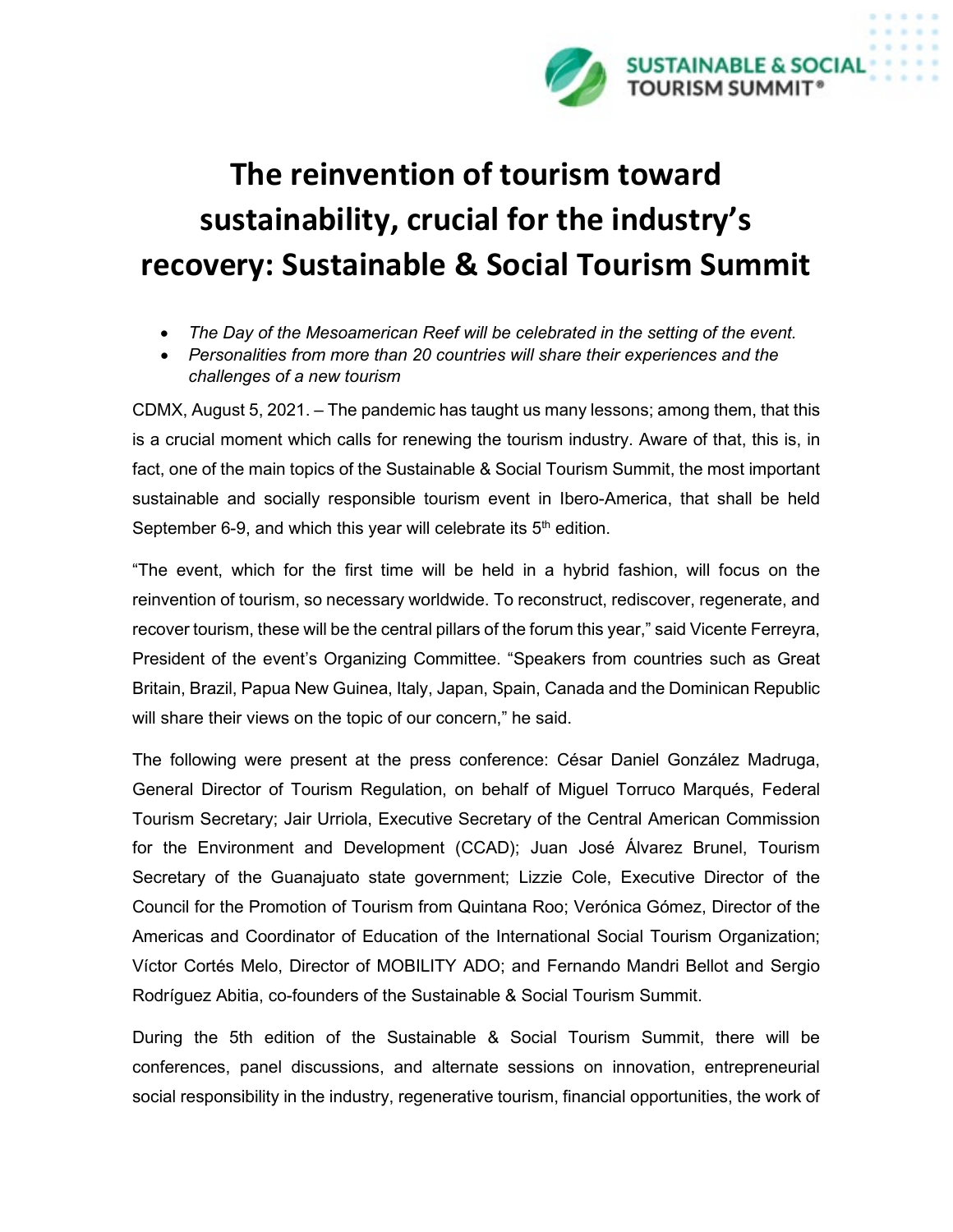

the private sector, investment, technological revolution and tourism, among others. Moreover, on Wednesday September 8th, the Day of the Mesoamerican Reef will be celebrated, during which others topics will be addressed, such as the international experience of tourism and reefs, tourism and the indigenous communities, tourism in the ecoregion and the significance of collaborative networks between tourism, technology, blockchain and NFTs, as well as good practices.

Participating in this year's program are figures such as Natalia Bayona, Director of Innovation, Education and Investments of the World Tourism Organization (WTO), Anna Pollock,founder of Conscious Travel (Great Britain); Anna Spenceley, expert in sustainable tourism (Papua New Guinea); Kei Shibata, co-founder and CEO of Venture Republic Group – LINE TRAVEL jp and Trip 101 (Japan), Simone Venturini, Tourism Advisor of the Venice Commune (Italy), David Simmons, President of the Global EarthCheck Research Institute (New Zeland) and Jake Kheel, author and documentary filmmaker on sustainability (Dominican Republic). In addition, and given the importance that the world's second most barrier reef is located in our region, the event will devote a day to focus on the Mesoamerican Reef, a resource shared by Belize, Guatemala, Honduras and Mexico.

This event, to be held at the Conventions Center of the Paradisus Hotel in Cancun, by Melía, is directed to all professionals in tourism, the environment and development who wish to be current on the various topics. The Summit will follow all the national and global biosafety protocols, while the Organizing Committee is in constant communication with the authorities to guarantee a safe event for participants.

Those who wish to celebrate this 5th edition may register through the official page: [www.sustainablesocialtourism.org.](http://www.sustainablesocialtourism.org/) For those who wish to attend in person, the investment is \$6,000.00 (MXN) or 300 USD, and for a virtual mode, it is \$1,200.00 (MXN) or 60 USD. In both cases, a proof of attendance will be provided at the end of the forum.

\*\*\*\*